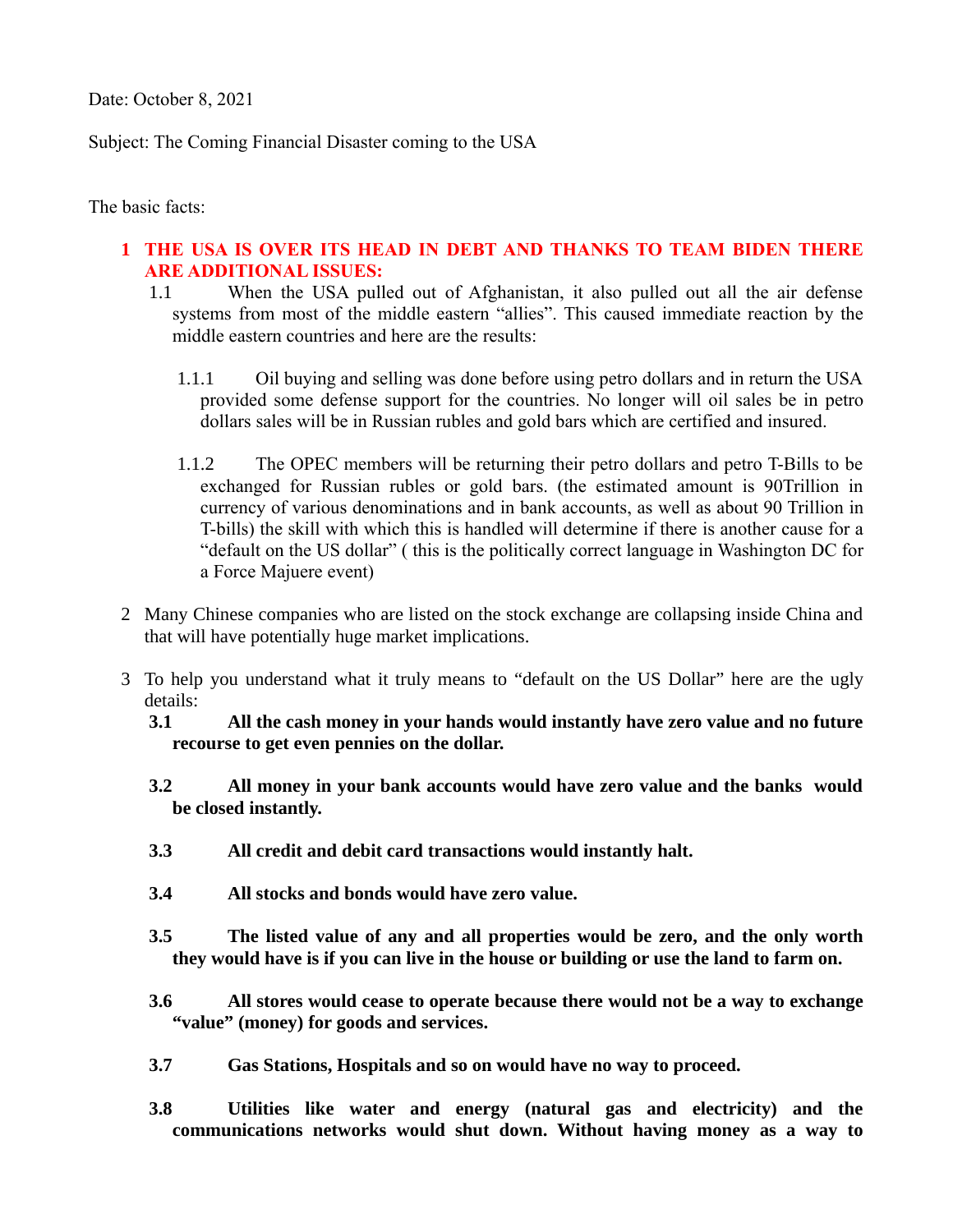**exchange value your life will instantly revert to life in the 1800's (pre electricity, Pre Telephone, Pre internet as well as pure barter).**

 **3.9 It also means no medicines, no hospitals, no doctors etc.**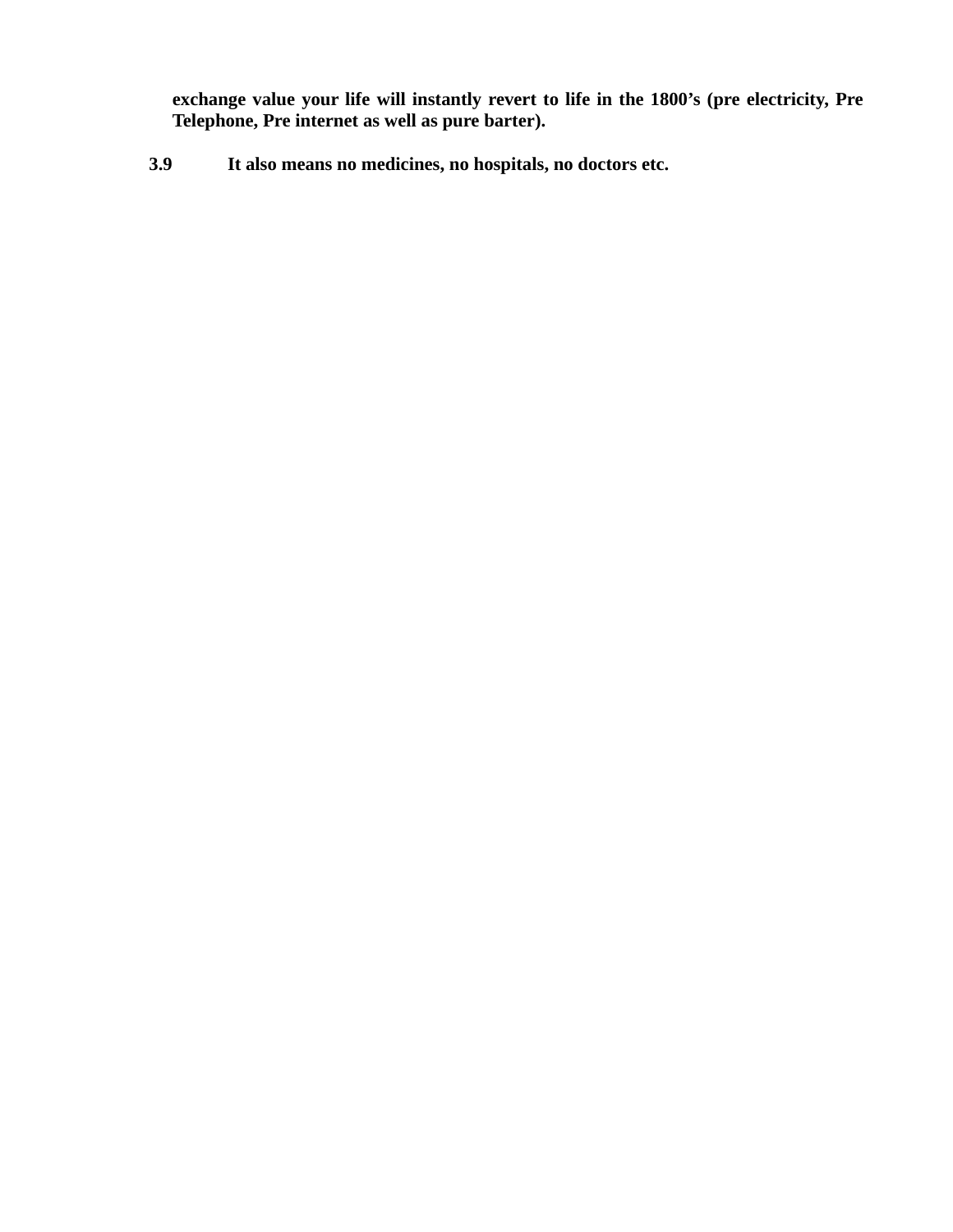- **4 The critical calendar of events:**
	- **4.1 Yes it is true that the Senate finally agreed to a dollar amount and the wording that passed a vote in the Senate.**
		- **4.1.1 Now the House must vote and pass the bill with no changes or the vote in the senate was worthless.**
		- **4.1.2 After the House votes on the bill and passes it then joe biden must sign it without any changes or the votes and negotiations in congress are worthless.**
		- **4.1.3 All of these actions must be completed and signed off by October 18, 2021 or the default condition occurs because Congress and the Administration failed the people completely.**
		- **4.1.4 If it is signed off on or before October 18, then the Government has a path to keep the government open until December 3, 2021 by which time the complete debt ceiling bill and the annual budget must be passed as well. Additionally the USA needs to find buyers for the new issues of T-Bills.**
		- **4.1.5 If the temporary debt ceiling bill is not finished and signed off by October 18, 2021 then "default" (Force Majuere) happens.**
	- **4.2 However there are some additional things happening:**
		- **4.2.1 Unless the USA is to negotiate a much smoother path, here is the next set of High Finance to be resolved.**
		- **4.2.2 Saudi Arabia is demanding that on November 11, 2021 the following events will occur**
			- **4.2.2.1 Russia will begin delivery of the s400 air defense systems to opec members to replace the air defense systems that the USA pulled out of the middle east at the same time the USA pulled out of Afghanistan.**
			- **4.2.2.2 All oil transactions may be paid for in Russian rubles or certified and insured gold bars US petro dollars will no longer be accepted.**
			- **4.2.2.3 Saudi Arabia and the opec nations demand the following on the day as well:**
				- **4.2.2.3.1 Conversion of 90 Trillion currency based petro dollars into cyrrency based rubles or into certified and insured gold bars.**
				- **4.2.2.3.2 Conversion of 90 Trillion petro T-bills into Russian rubles or certified and insured gold bars.**
		- **4.2.3 If the USA is unable to meet the demands or negotiate some type of "timed exchange" then a hard Force Majuere event will occur.**